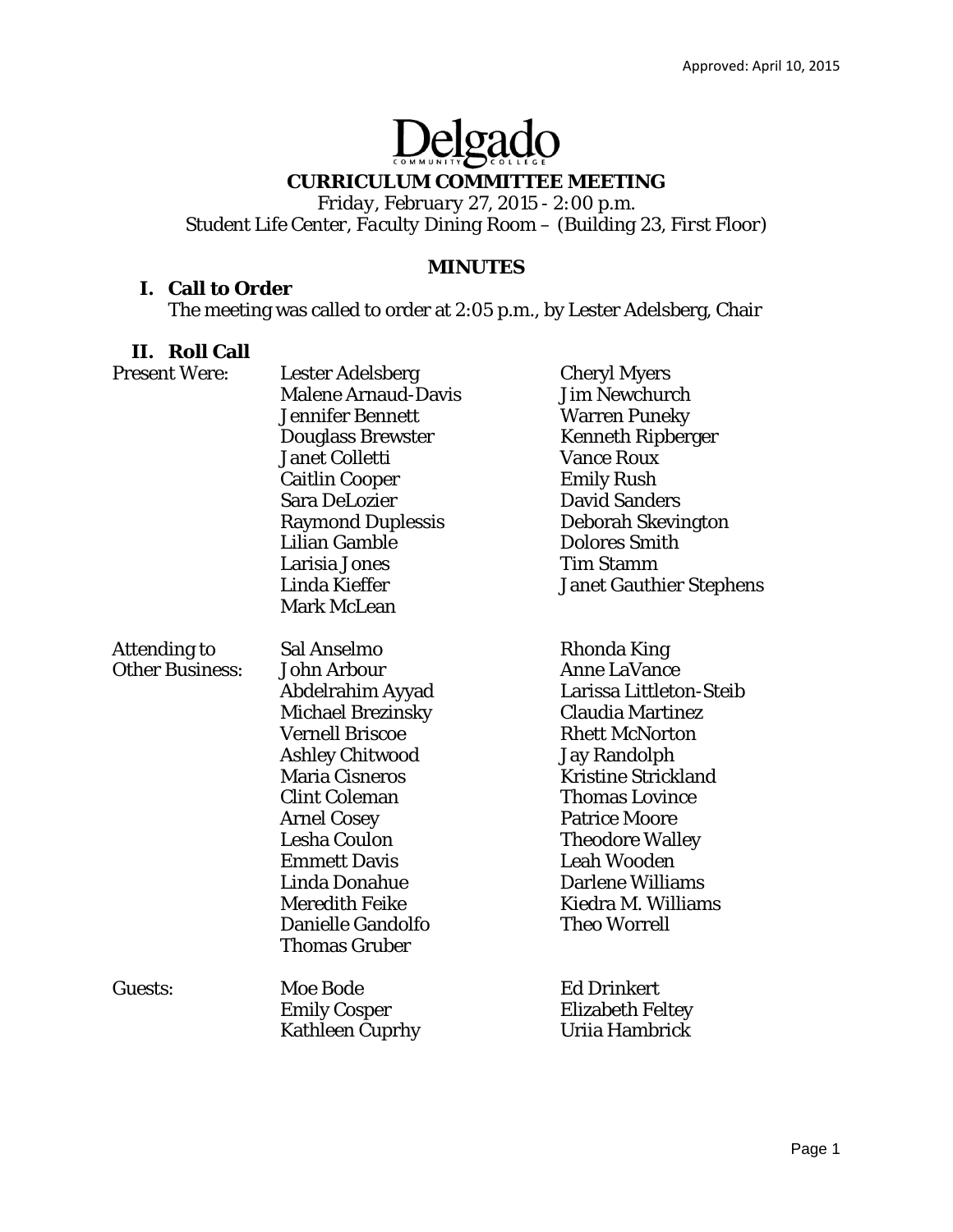## **III. Minutes of meeting of November 14, 2014**

The minutes of the meeting of November 14, 2014 were reviewed and approved as presented. **[Motion Larissa Jones; Second: Janet Colletti; Carried, Unanimously].** 

# **IV. Curriculum Operations Report – Tim Stamm**

## **V. Articulation and Transfer Initiatives**

a) Louisiana Common Course Name and Numbering / Statewide Matrix Social and Behavioral Sciences – Core Competencies/Descriptions – Review – February 27, 2015 **– Cancelled due to inclement weather**

## **VI. New Business**

a) **Communication/ENGL** 

**Course Revision:** ENGL-101: English Composition I. Revision of the course ENGL-101: English Composition I to include revised Student Learning Outcomes and methods of assessment. Motion to accept proposal. **[Motion: Warren Puneky; Second: Raymond Duplessis; Carried, Unanimously].** 

b) *The agenda was reordered and items were combined for discussion. Original Placement Items VI. b. to VI. i.* 

**Technical Division/Industrial Maintenance Technology New Course:** MANF-211: Industrial Maintenance Mechanic I (3-4- 3/105). Creation of a new course, MANF-211: Industrial Maintenance Mechanic I. The goal of the course is to introduce the student to the comprehensive and systematic applications of skills required for industrial maintenance mechanics. Course description: "Basic principles and skills of industrial maintenance technology. Overview of the skills and requirements to become an entry-level industrial maintenance mechanic. May be used to satisfy NCCER's Industrial Maintenance Mechanic Level One certification."

**Technical Division/Industrial Maintenance Technology New Course:** MANF-215: Applied Pneumatics Technology (2-3-3/75). Creation of a new course, MANF-215: Applied Pneumatics Technology. The goal of the course is to introduce students to the comprehensive and systematic applications of pneumatic compressors, components, their functions and measurements, maintenance, and troubleshooting in relation to industry standards. Course description: "Basic functions through advanced applications of pneumatic technology. Students will be introduced to the comprehensive and systematic applications of pneumatic components, their function and measurement, maintenance, and troubleshooting."

**Technical Division/Industrial Maintenance Technology New Course:** MANF-216: Applied Hydraulic Technology (2-3-3/75).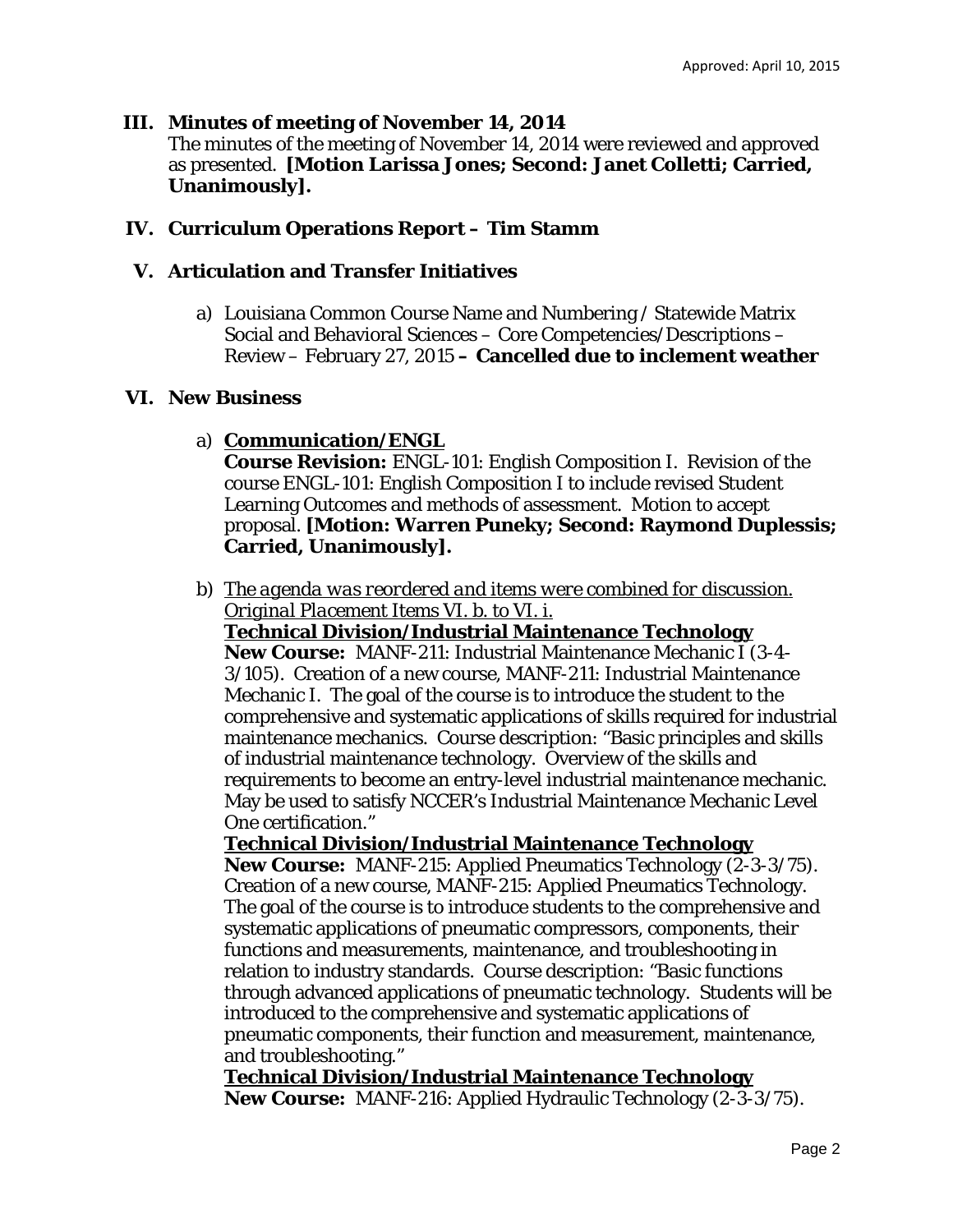Creation of a new course, MANF-216: Applied Hydraulic Technology. The goal of the course is to introduce the student to the comprehensive and systematic applications of hydraulic motors, components, their function and measurement, maintenance, and troubleshooting in relation to industry standards. Course description: "Basic functions through advanced applications of hydraulic technology. Students will be introduced to the comprehensive and systematic applications of hydraulic motors, components, their function and measurement, maintenance, and troubleshooting."

#### **Technical Division/Industrial Maintenance Technology**

**New Course:** MANF-217: Mechanical Drives and Alignment (3-4- 3/105). Creation of a new course, MANF-217: Mechanical Drives and Alignment. The goal of the course is to provide students with an overview of relevant skills in the operation, installation, analyzing performance, maintenance, troubleshooting, and design of mechanical transmission systems. Students will also learn how to properly align shafts using assorted methods, including Laser Shaft alignment systems based on industry standards. Course description: "Introduction to basic and heavyduty mechanical transmission components, mechanical systems, maintenance, and troubleshooting techniques used in industrial mechanical related applications."

### **Technical Division/Industrial Maintenance Technology**

**New Course:** MANF-218: Fluid Piping Systems (2-3-3/75). Creation of a new course, MANF-218: Fluid Piping Systems. The goal of the course is to provide an overview of the installation, maintenance, and repair of fluid piping systems, components, and assorted tubing and piping used in the industrial field. Students will also learn how to properly identify different piping components to select the correct tools, fittings and piping needed to assemble and disassemble piping systems. Course description: "Introduction to the installation, maintenance, and repair of fluid piping systems, components, and assorted tubing and piping used in the industrial field."

### **Technical Division/Industrial Maintenance Technology**

**New Course:** MANF-219: Applied Pump Systems (3-3-3/90). Creation of a new course, MANF-219: Applied Pump Systems. The goal of the course is to introduce industry-relevant skills in the safety, operation, installation, analyzing performance, maintenance, troubleshooting, and design of multiple pump systems based on industry standards. Course description: "Introduces the skills needed to select, operate, install, maintain and repair many different types of pumps used in industry. Pumps introduced in this course include multiple types of centrifugal pumps, turbine, diaphragm, gear, piston, peristaltic, magnetic, and vane pumps."

### **Technical Division/Industrial Maintenance Technology**

**New Course:** MANF-212: Industrial Maintenance Mechanic II (5-6- 5/165). Creation of a new course, MANF-212: Industrial Maintenance Mechanic II. The goal of the course is to introduce the comprehensive and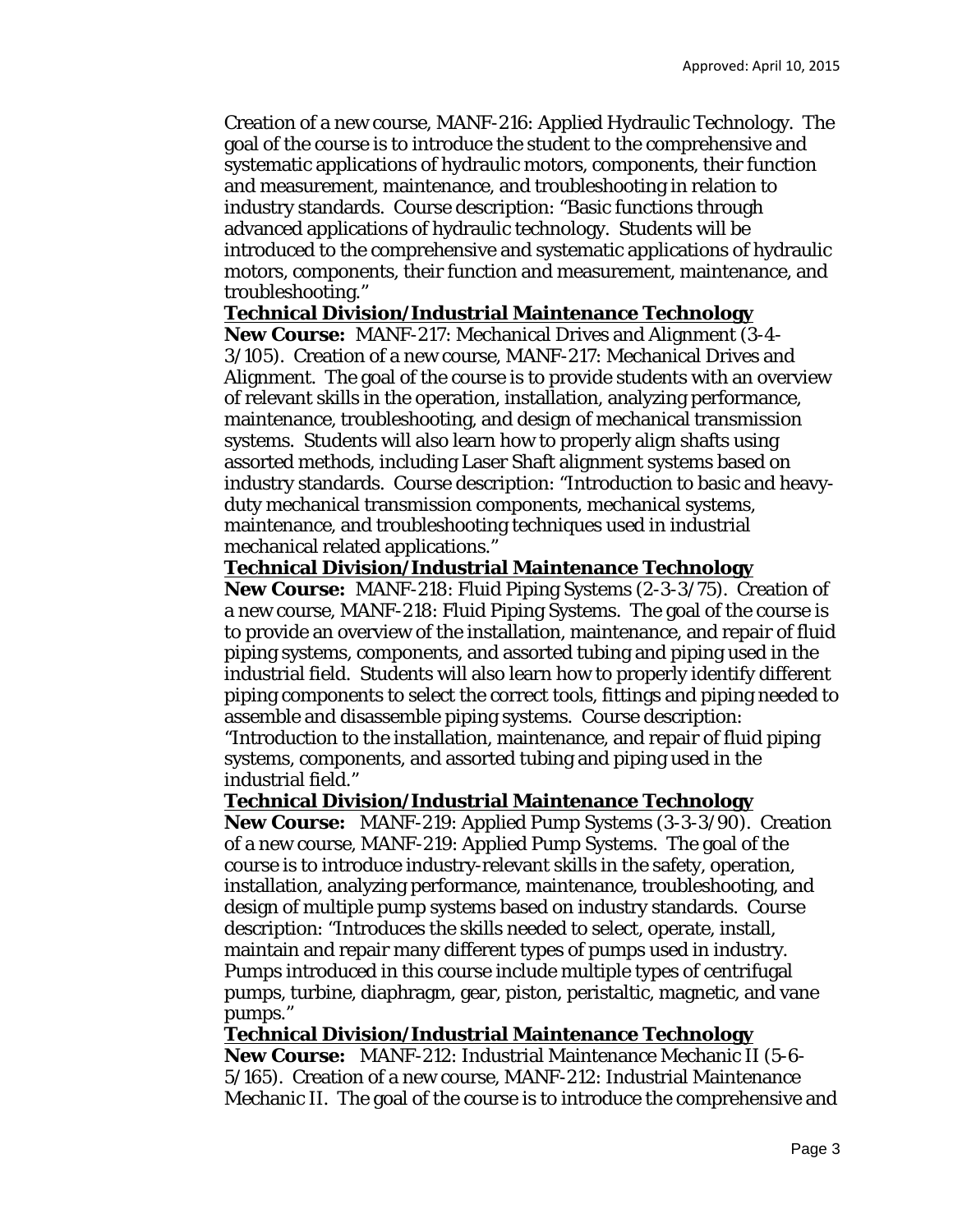systematic applications of skills required for industrial maintenance mechanics. Topics covered in this course include Basic Layout, Introduction to Piping Components, Copper and Plastic Piping Practices, Introduction to Ferrous Metal Piping Practices, Identify, Install, and Maintain Valves, Hydrostatic and Pneumatic Testing, Introduction to Bearings, Low-Pressure Steam Systems, High-Pressure Steam Systems and Auxiliaries, Distillation Towers and Vessels, Heaters, Furnaces, Heat Exchangers, Cooling Towers, and Fin Fans and Introduction to Tube Work. Course description: "Provides individuals with next-level knowledge and understanding of the skills and requirements to become an entry/mid-level industrial maintenance mechanic. May be used to satisfy NCCER's Industrial Maintenance Mechanic Level Two certification requirements."

### **Technical Division/Industrial Maintenance Technology**

**New Course:** MANF-220: Process Control Systems (3-3-3 / 90). Creation of a new course, MANG-220: Process Control Systems. The goal of the courses is to provide students with an overview of learn industryrelevant skills in the safety, operation, installation, analyzing performance, maintenance, troubleshooting, and design of flow and liquid level process control systems based on industry standards.Course description: "Introduction tothe skills needed to calibrate, adjust, operate, and connect both flow and liquid level process control systems." Motion to accept proposals **[Motion: Raymond Duplessis; Second: Lilian Gamble; Carried, Unanimously].** 

- c) *The agenda was reordered. Original Placement Item VI. j.*  **Technical Division/Industrial Maintenance Technology Final Approval of Curriculum:** Certificate of Technical Studies in Industrial Maintenance Technology. Program Description: "The Industrial Maintenance Technology C.T.S. prepares students to install, adjust, troubleshoot, and repair a variety of industrial machinery used in manufacturing settings. Technicians may work in factories that manufacture, finish, or assemble many different types of products. Students study the basic operations common to production equipment used in industry today. Electricity and electronics are emphasized because most modern manufacturing equipment is electrically operated. Pneumatics, hydraulics, and mechanical power are also covered." Motion to accept proposal. **[Motion: Deborah Skevington; Second: Lilian Gamble; Carried, Unanimously].**
- d) *The agenda was reordered and items were combined for discussion. Original Placement Items VI. k. to VI. m.*  **Allied Health/EMTE Course Deletion:** EMTE-110: Emergency Medical Technician (6-0-6).

Deletion of the course, EMTE-110: Emergency Medical Technician. As required by the National and State EMS regulatory/accreditation agencies,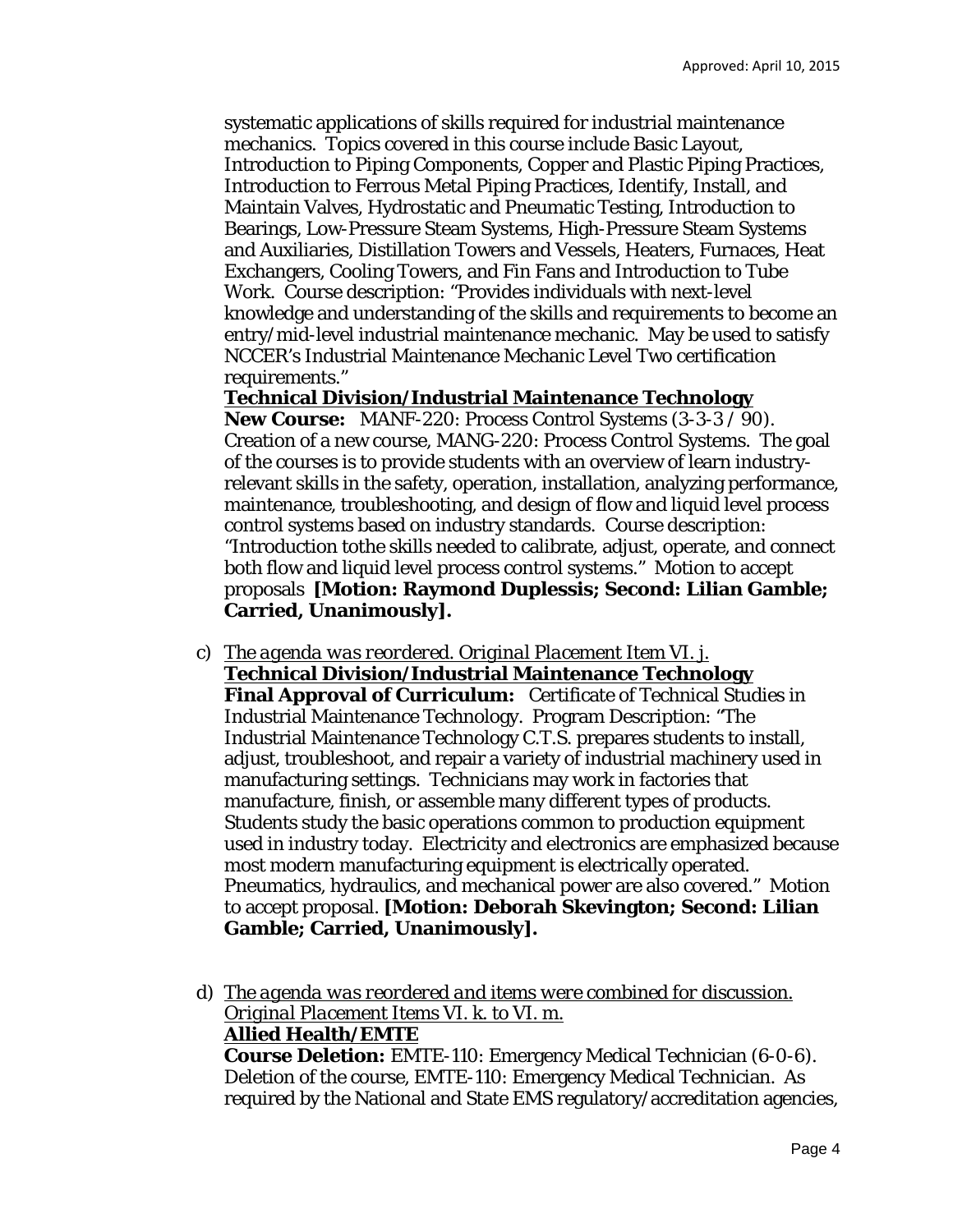the didactic (lecture) and practical (laboratory) components of the course content must be led by same primary instructor. Combining the current lecture and lab courses into one lecture/lab course will better facilitate instruction and student success in the course and related Technical Competency Area (T.C.A.).

### **Allied Health/EMTE**

**Course Deletion:** EMTE-120: Emergency Medical Technician Lab (0-5- 2). Deletion of the course, EMTE-120: Emergency Medical Technician Laboratory. As required by the National and State EMS regulatory/accreditation agencies, the didactic (lecture) and practical (laboratory) components of the course content must be led by same primary instructor. Combining the current lecture and lab courses into one lecture/lab course will better facilitate instruction and student success in the course and related Technical Competency Area (T.C.A.).

### **Allied Health/EMTE**

**New Course:** EMTE-112: Emergency Medical Technician (6-5-8). Creation of a new course, EMTE-112: Emergency Medical Technician that combines didactic and practical components of the course. To meet National and State guidelines, the course has been redesigned to incorporate lecture/laboratory components into the same course format. Content and contact hours remain the same; however, are integrated, as opposed to offered as separate courses. Motion to accept proposals. **[Motion: Warren Puneky; Second: Kenneth Ripberger; Carried, Unanimously].** 

e) *The agenda was reordered. Original Placement Item VI.n.*  **Allied Health/EMTE** 

**TCA Revision:** Technical Competency Area in Emergency Medical Technician-Basic. Revision of the T.C.A. in Emergency Medical Technician-Basic as follows: Delete: EMTE-110: Emergency Medical Technician and EMTE-120: Emergency Medical Technician Laboratory from Required Courses in T.C.A.; Add: EMTE-112: Emergency Medical Technician to required courses in T.C.A. Total credit hours remain the same. Motion to accept proposal. **[Motion: Larisia Jones ; Second: Jennifer Bennett; Carried, Unanimously].** 

f) *The agenda was reordered and items were combined for discussion. Original Placement Items VI. o. to VI. p.* 

**Business & Technology/MARK** 

**Change of Course Title:** MARK-208: Internet Marketing. Change the title of MARK-208: Internet Marketing *from* MARK-208: Internet Marketing *to* MARK-208: Social Media and e-Marketing. The new title more accurately reflects terminology commonly used in the Marketing field and will highlight the Social Media Marketing aspect of the course. **Business & Technology/MARK** 

**Change of Course Description:** MARK-208: Social Media and e-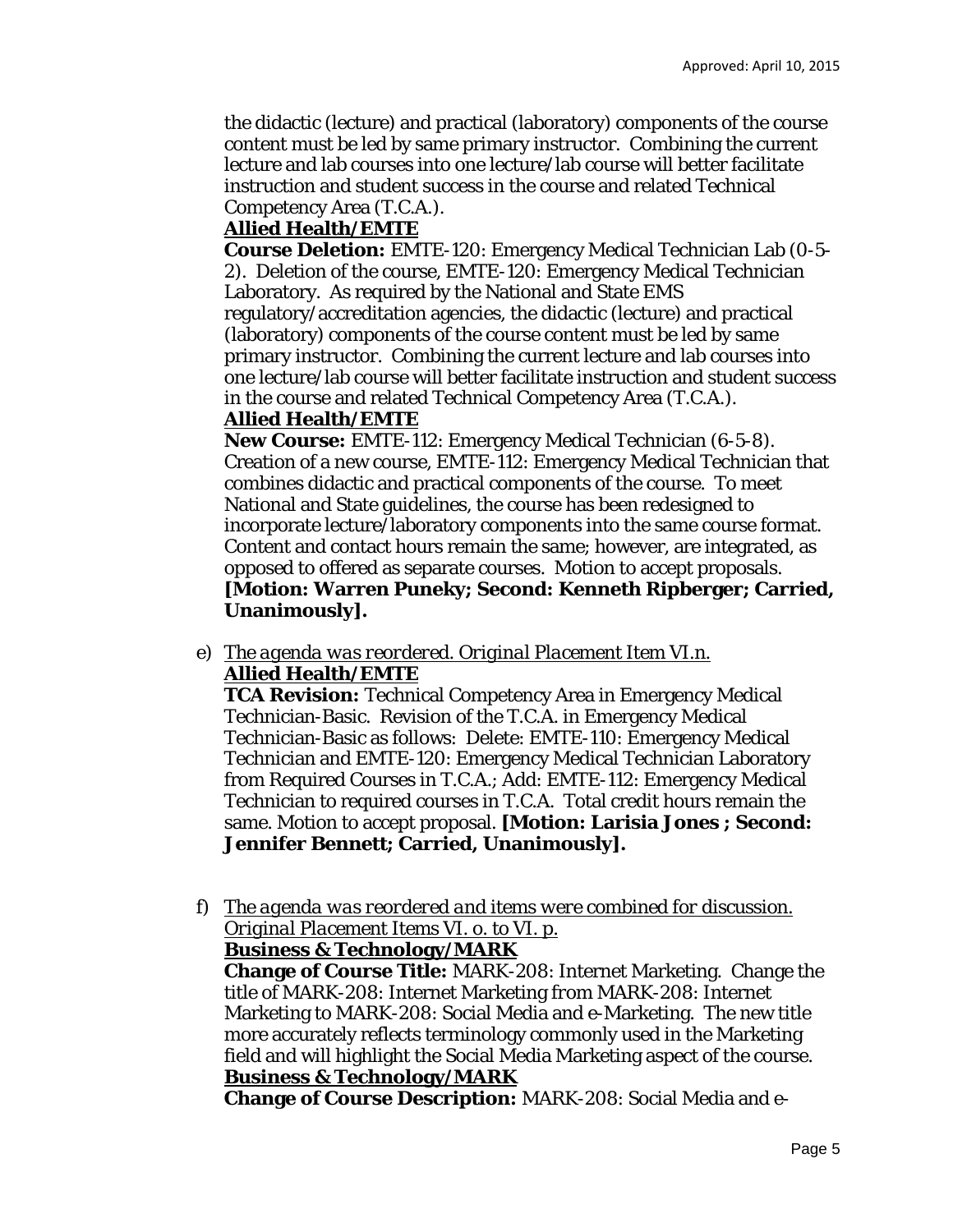Marketing. Change the description of MARK-208: Social Media and e-Marketing to state: "E-Marketing, also referred to as online marketing or internet marketing, is the marketing of products or services over the internet as well as the process of growing and promoting an organization using on-line media, to include social media. Includes on-line marketing strategies, value chain models, the internet customer, evaluating web marketing programs, social concerns, and regulatory issues in this rapidlyevolving form of media." Motion to accept proposals. **[Motion: Mark McLean; Second: Deborah Skevington; Carried, Unanimously].** 

g) *The agenda was reordered. Original Placement Item VI. q.*  **Technical Division/MTTC** 

**New Course:** MTTC-272: Introduction to MasterCam (2-4-3 / 90). Creation of a new course, MTTC-272: Introduction to MasterCam. This course will be used as an elective in the Precision Machining Certificate of Technical Studies program, and is designed to provide students with skills necessary to complete mechanical drawings specific to the Precision Machining trade. Course description: "Combination of lecture/lab and online tutorial instruction. Introduces MasterCam CNC graphing software and MasterCam Art software and its applications using CNC Mill Machine(s). This course may be taken as an elective in Precision Machining CTS." Motion to accept proposal. **[Motion: Raymond Duplessis ; Second: Lilian Gamble; Carried, Unanimously].** 

h) *The agenda was reordered and items were combined for discussion. Original Placement Items VI.r to VI. s.* 

## **Business & Technology/CMIN**

**Concept Proposal of a new Program:** Certificate of Technical Studies in Programmer/Analyst. Creation of a Certificate of Technical Studies program in Programmer/Analyst, designed to provide students with the skills and knowledge necessary for entry-level positions in application programming and/or systems analysis/design. The proposed C.T.S. is embedded within the existing Associate of Applied Science (A.A.S.) degree program in Computer Information Technology with a concentration in Programmer/Analyst. The proposed C.T.S. program is twenty-one (21) credit hours, and is aligned to Louisiana Tier One and 5-star workforce ratings.

## **Business & Technology/CMIN**

**Concept Proposal of a new Program:** Technical Competency Area in Application Programming. Creation of a Technical Competency area in Application Programming, designed to provide students with opportunities for career exploration in applications programming and/or systems analysis/design. The proposed T.C.A. may be applied to the proposed C.T.S. in Programmer/Analyst and is embedded within the existing Associate of Applied Science (A.A.S.) degree program in Computer Information Technology with a concentration in Programmer/Analyst. The proposed T.C.A. in comprised of twelve (12) credit hours, and is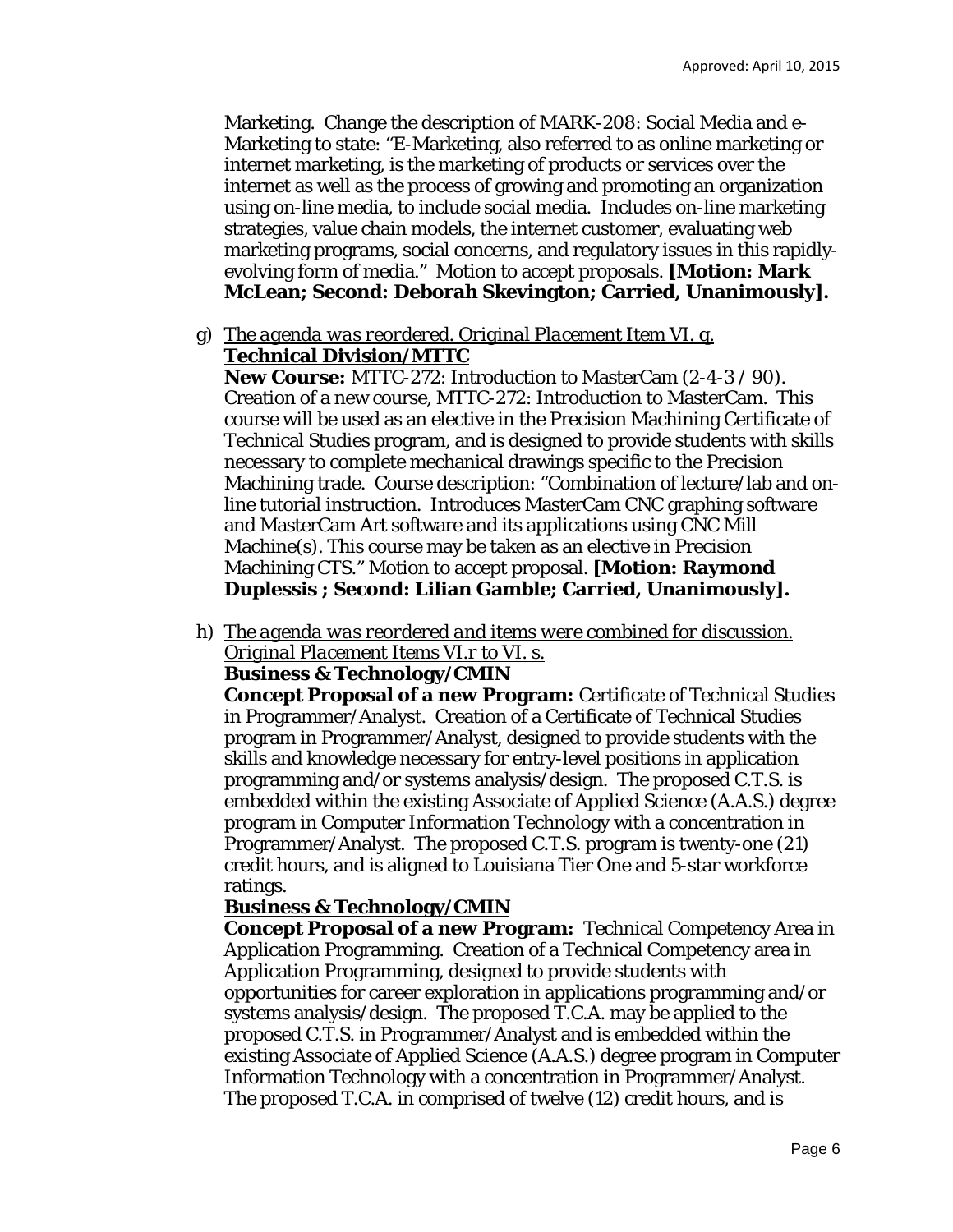aligned to Louisiana Tier One and 5-star workforce ratings. Motion to accept proposals. **[Motion: Emily Rush; Second: Kenneth Ripberger; Carried, Unanimously].** 

i) *The agenda was reordered. Original Placement Item VI. t.*  **Business & Technology/CMIN** 

**Concept Proposal of a new Program:** Technical Competency Area in Web Programming. Creation of a Technical Competency Area in Web Programming, designed to provide students with opportunities for career exploration in web programming. The proposed T.C.A. is comprised of twelve (12) credit hours, and is embedded within the existing C.T.S. in Web Site Design and the A.A.S. in Computer Information Technology, with a concentration in Web Design. Motion to accept proposal. **[Motion: Lilian Gamble ; Second: Raymond Duplessis; Carried, Unanimously].** 

j) *The agenda was reordered and items were combined for discussion. Original Placement Items VI.u. to VI. v.* 

# **Business & Technology/CMIN**

**Change of Program Description:** Certificate of Technical Studies in Web Site Design. Add: "Completers of this certificate will be prepared to take Industry Based Certifications related to web programming, such as Certified Internet Webmaster (CIW) JavaScript Specialist exam" to the program description.

### **Business & Technology/CMIN**

**Program Revision:** Certificate of Technical Studies in Web Site Design. Modify the C.T.S. in Web Site Design: ADD: ADOT-131: Photo Editing for Windows and CMIN-203: Logic and Design to Courses Required in Major; Delete: ADOT-131: Photo Editing for Windows and CMIN-206: Web Programming from List of Course Choices; Change: "Select 3 courses from the following list" *to* "Select 1 course from the following list;" Total Program Hours remain the same. Motion to accept proposals. **[Motion: Raymond Duplessis; Second: Jennifer Bennett; Carried, Unanimously].** 

k) *The agenda was reordered and items were combined for discussion. Original Placement Items VI. w. to VI.x.* 

## **Business & Technology/CMIN**

**Change of Course Description:** CMIN-214: Introduction to C++. Change the description of CMIN-214: Introduction to  $C_{++}$  to state: "**A**pplication programming using the C++ computer programming language in the Windows environment using an Integrated Development Environment (IDE) for  $C_{++}$ . The emphasis is on problem solving and the creation of innovative and useful programs in the Windows environment. The problems are derived from a variety of applications which are to be solved using programs written in the C++ programming language." Current Description: "Programming in the Windows environment using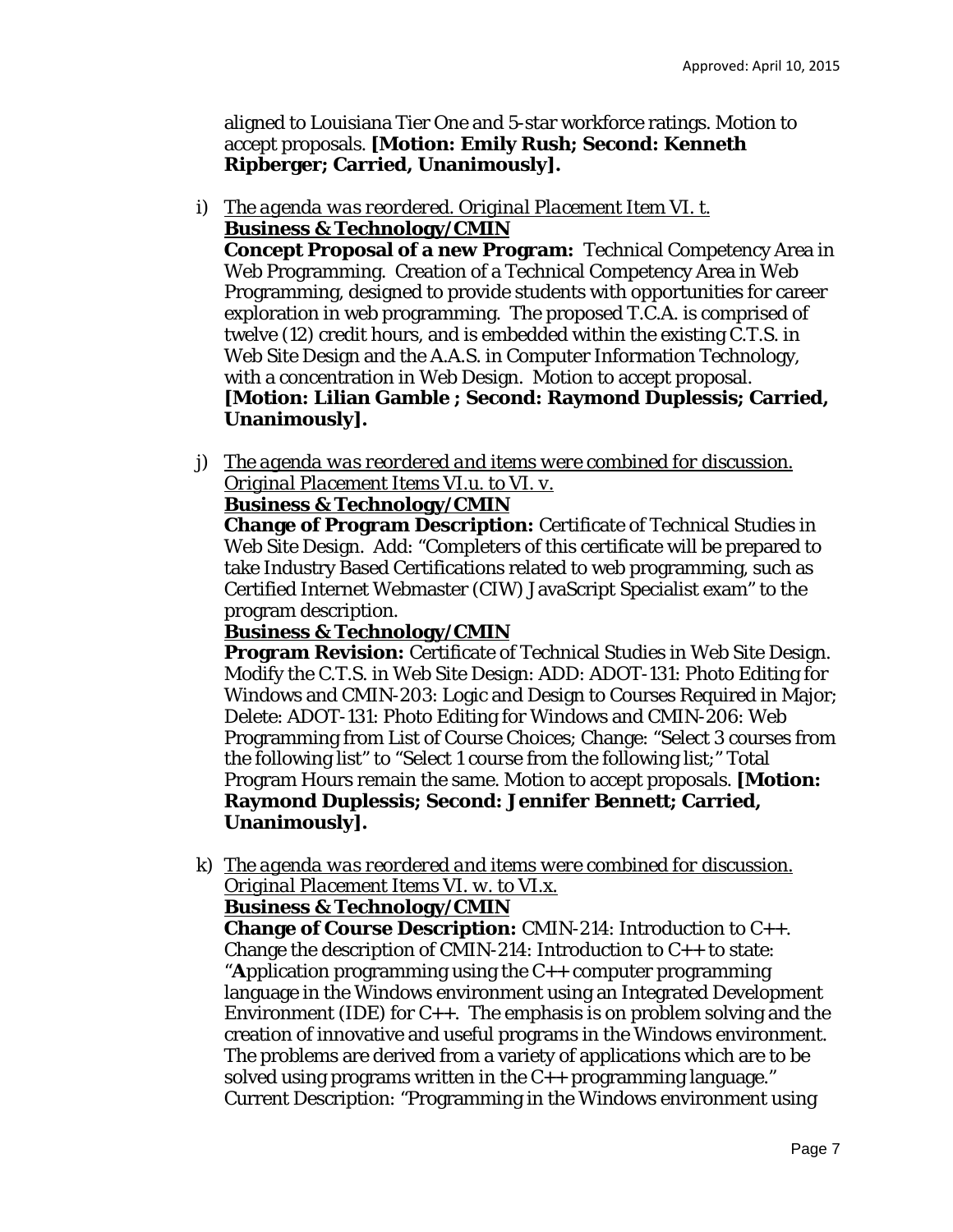Visual C++ and the Microsoft Foundation Class Library (MFC). Uses Visual Workbench, AppWizard, ClassWizard and AppStudio. Provides fundamental understanding of MFC and of building programs using MFC."

#### **Business & Technology/CMIN**

**Change of Course Description:** CMIN-220: Web Foundations II. Change the description of CMIN-220: Web Foundations II to state: "Continues coverage of technologies used to enhance and facilitate website design and production. It begins with a rapid review of the learning outcomes of CMIN 216 including: design and creation of web pages, including HTML and CSS, and applying web authoring, file transfer, and management skills on a Unix/Linux-based web server. This course then provides the knowledge and activities for students to learn the skills needed to move beyond basic web page creation and publication (covered in CMIN 216) such as inclusion of both client-side and server-side scripting, relational databases and interactive animations in web pages." Current description: "Continues coverage of technologies used to enhance and facilitate Website design and production. It provides skills needed to move beyond basic Web page creation and publication. Topics include: implementation of additional HTML tags, addition of XHTML to web pages, and use of CSS to apply formatting across multiple pages. With CSS, students learn to control fonts, background colors, hyperlinks, margins, and other page elements across web sites. Students also learn to create CSS navigational menus for Web pages and to create tables, forms, and frames. The roles of design, programming, animations, and databases are introduced."

### **Business & Technology/CMIN**

**Change of Course Prerequisite Requirements:** CMIN-220: Web Foundations II to state: "CMIN-203 Logic and Design I and CMIN 216: Web Foundations I." Current prerequisites: "CMIN-206: Web Programming or CMIN 216: Web Foundations I."

#### **Business & Technology/CMIN**

**Change of Course Prerequisite Requirements:** CMIN-255: Advanced Web Projects. Change the prerequisite requirements of CMIN-255: Advanced Web Projects to state: ""C" or better in: CMIN 220 Web Foundations II or taken concurrently with CMIN 220 with permission of the CMIN Department Chair." Current prerequisites: "CMIN-206: Web Programming or CMIN 216: Web Foundations I." Motion to accept proposals. **[Motion: Raymond Duplessis; Second: Deborah Skevington; Carried, Unanimously].** 

#### **VII. Consent Agenda**

#### a) **Business & Technology/CIVT**

**Change of Course Prerequisite Requirement:** CIVT-105: Advanced Surveying. Remove prerequisite of CIVT-101 from CIVT-105.